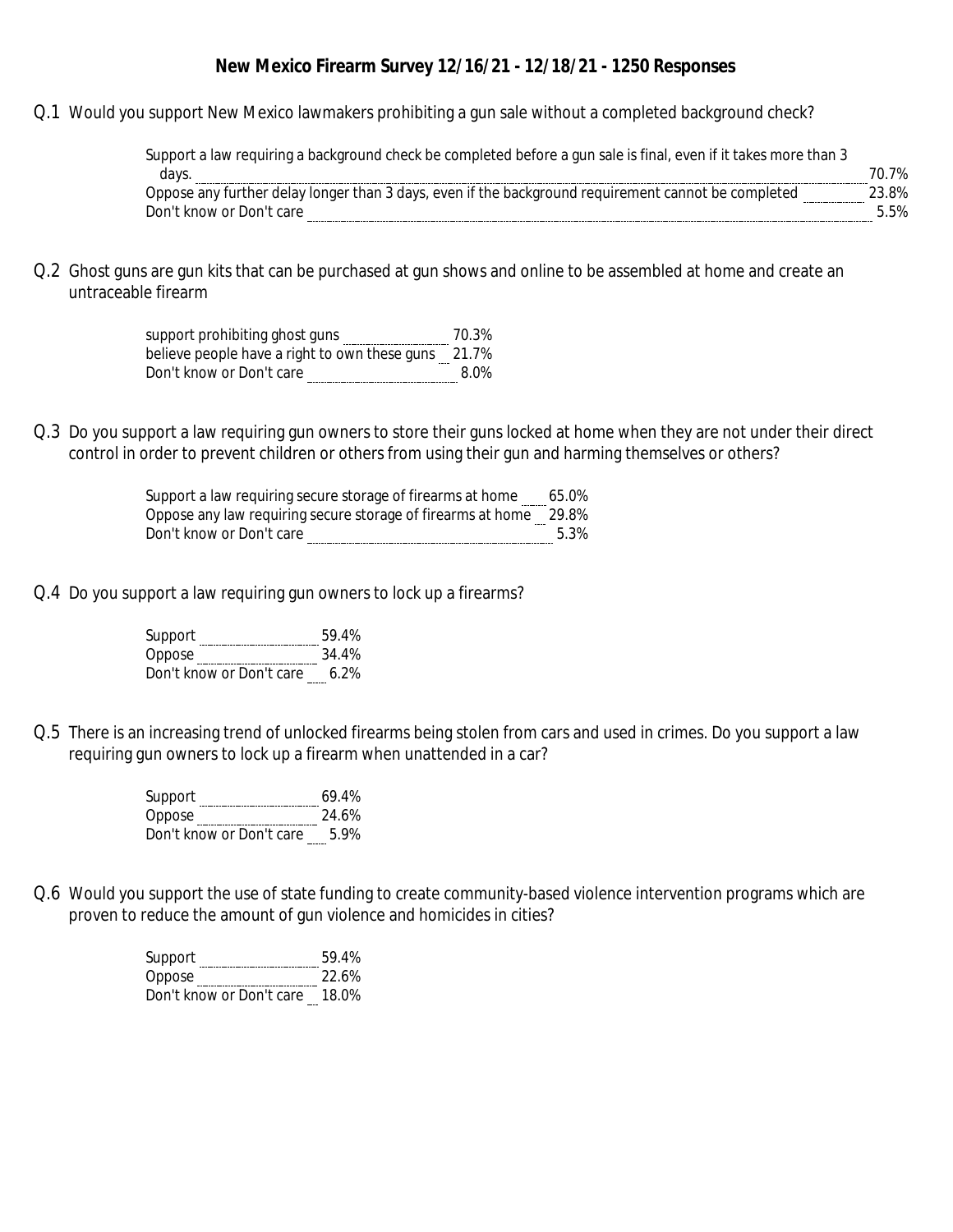Q.7 Today there is a growing demand for limiting firearms in certain location or events. Bars and Nightclubs

| Firearms should be permitted 15.6%  |      |  |
|-------------------------------------|------|--|
| Firearms should be prohibited 78.5% |      |  |
| Don't know or Don't care            | 5.9% |  |

### Q.8 State Capitol

| Firearms should be permitted 29.4%  |      |  |
|-------------------------------------|------|--|
| Firearms should be prohibited 65.2% |      |  |
| Don't know or Don't care            | 5.4% |  |

### Q.9 Public Protests

| Firearms should be permitted 27.1%  |      |  |
|-------------------------------------|------|--|
| Firearms should be prohibited 67.8% |      |  |
| Don't know or Don't care            | 5.0% |  |

### Q.10 Election Polling Sites

| Firearms should be permitted 21.4%  |      |  |
|-------------------------------------|------|--|
| Firearms should be prohibited 73.0% |      |  |
| Don't know or Don't care            | 5.5% |  |

Q.11 Schools, elementary through high school

| Firearms should be permitted        | 14.9% |  |
|-------------------------------------|-------|--|
| Firearms should be prohibited 80.3% |       |  |
| Don't know or Don't care            | 4.8%  |  |

Q.12 Now I'm going to ask about some proposed new laws. Please answer if you support or oppose. Raising the minimum age to purchase a firearm to 21

| Support                  | 63.0% |  |
|--------------------------|-------|--|
| Oppose                   | 33.0% |  |
| Don't know or don't care | 4.0%  |  |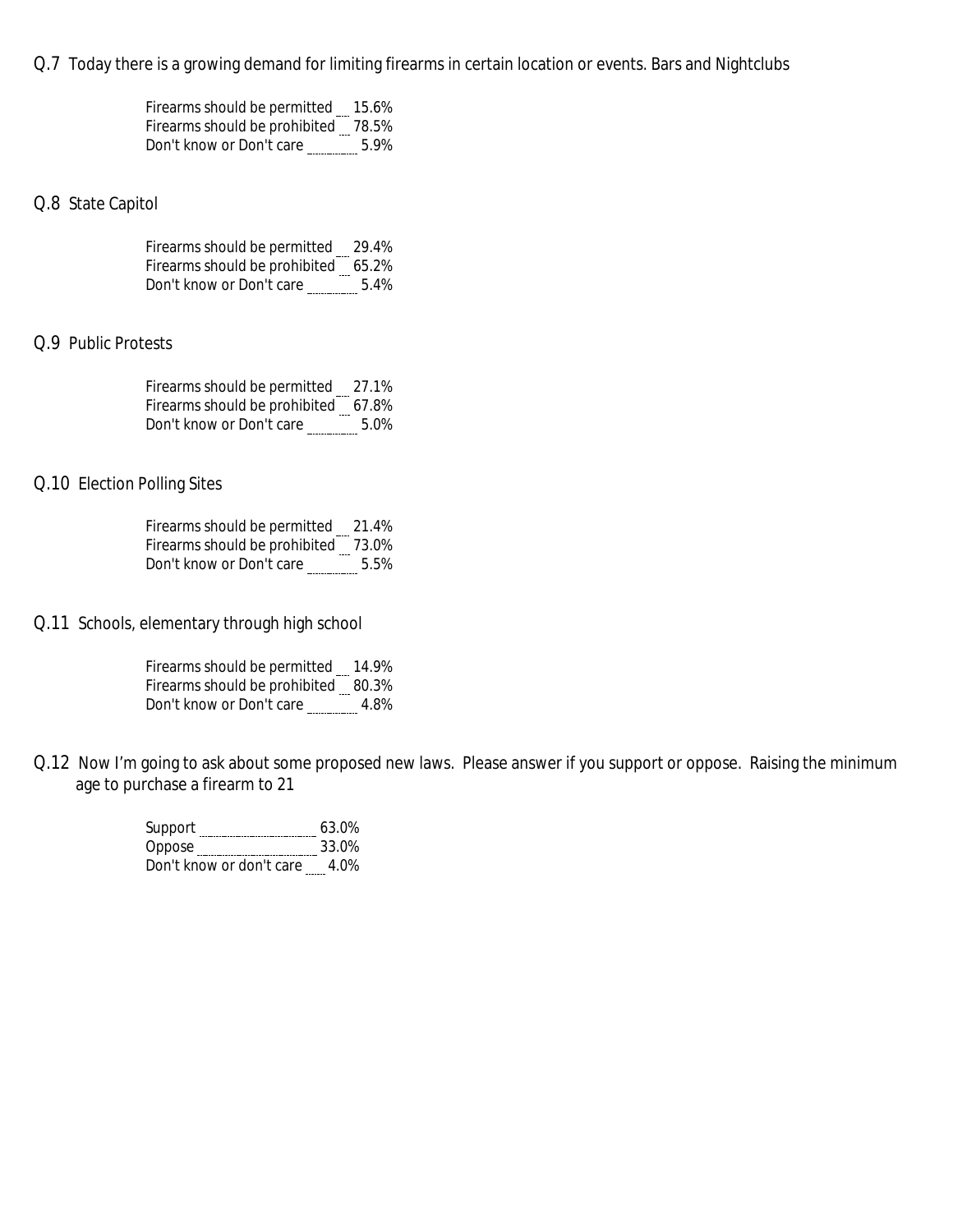Q.13 Requiring surrender of firearms for people convicted of domestic violence

| Support                  | 68.1% |  |
|--------------------------|-------|--|
| Oppose                   | 24.4% |  |
| Don't know or don't care | 7.5%  |  |

Q.14 With regard to police and law enforcement, do you support expanded efforts to dispatch non-police responders, who are trained in social services and de-escalation, to nonviolent incidents involving drug use or mental health crises?

| Support                  | 62.4%   |  |
|--------------------------|---------|--|
| Oppose                   | 30.7%   |  |
| Don't know or don't care | $6.9\%$ |  |

Q.15 How would you identify your ethnicity?

| Hispanic         | 25.9% |  |
|------------------|-------|--|
| Anglo            | 58.5% |  |
| African American | 1.5%  |  |
| Native American  | 4.0%  |  |
| Other            | 10.1% |  |

# Q.16 What is your gender?

| Female 54.2% |       |
|--------------|-------|
| Male         | 45.8% |

# Q.17 Age?

| 18 to 29          | 2.2%  |  |
|-------------------|-------|--|
| 30 to 49          | 7.7%  |  |
| 50 to 65          | 25.9% |  |
| 66 to 75          | 34.5% |  |
| 76 or older 29.8% |       |  |

# Q.18 Registered Party?

| Republican                                         | 34.2% |
|----------------------------------------------------|-------|
| Democrat                                           | 47.5% |
| Decline to State, Independent or other party 18.3% |       |